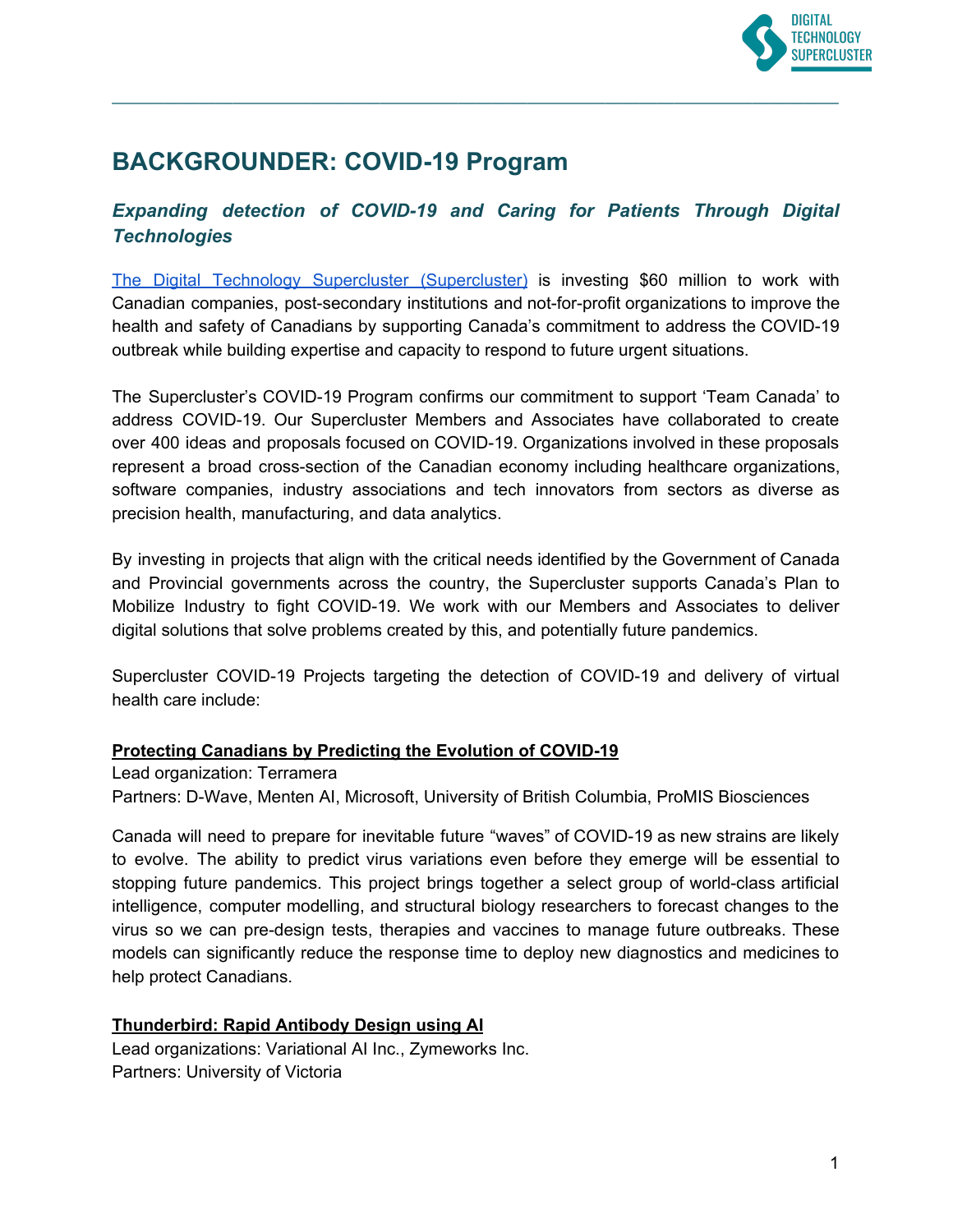

This project will use artificial intelligence to fast-track the complex task of developing antibodies required for effective treatments for COVID-19, saving time and money. Working with Zymeworks Inc., a global leader in the design of antibody-based therapeutics, this artificial intelligence-powered platform has the potential to quickly identify new and more effective treatments to protect Canadians against COVID-19 and other diseases.

**\_\_\_\_\_\_\_\_\_\_\_\_\_\_\_\_\_\_\_\_\_\_\_\_\_\_\_\_\_\_\_\_\_\_\_\_\_\_\_\_\_\_\_\_\_\_\_\_\_\_\_\_\_\_\_\_\_\_\_\_\_\_\_\_\_\_\_\_\_\_\_\_\_\_\_\_\_\_\_\_\_\_\_\_**

## **xrAI** *(pronounced 'x-ray')*

Lead organization: 1Qbit

Partners: First Nations Health Authority, Fraser Health Authority, Saskatchewan Health Authority, Trillium Health Partners, the University of British Columbia's Faculty of Medicine, the Vancouver Coastal Health Authority, Red Cross

X-rays are a critical tool in identifying patients with COVID-19. This project uses artificial intelligence to identify lung abnormalities on chest x-rays in real-time, enabling clinicians at the 'front line' in emergency rooms and rural hospitals to better identify COVID-19 and other lung-related illnesses. In the hands of clinicians, this tool can improve patient outcomes and save lives.

## **Improving ICU Capacity During COVID-19 Outbreaks**

Lead organization: Altis Labs

Partners: Bayer AG, Trillium Health Partners, QIPCM, University Health Network

Hospital intensive care units (ICUs) cater to patients with severe illnesses requiring constant monitoring and specialized treatment including ventilation. Pandemics like COVID-19 significantly increase the risk of ICU overcrowding given the surge in patients, which negatively impacts the quality of care. This project will develop software that predicts patients' risk of ICU admission and expected length of ICU stay based on patients' medical imaging. The software will enable hospitals to better manage and predict ICU capacity leading to better care and outcomes for patients.

#### **Providing Safe and Effective Home Care During COVID-19**

Lead Organization: AlayaCare

Partners: Acclaim Health, AceAg, Bayshore, Careteam Technologies, e-Cobalt, PICN, University of Victoria

Home care patients and their caregivers are at risk of being squarely in the next wave of COVID-19 victims. Preventing the spread of COVID-19 within this vulnerable population is essential to reduce hospitalizations and prevent avoidable burden on the healthcare system. However, traditional home care provides a significant challenge with respect to COVID-19 due to the multiple visits many patients receive from various care workers. To combat these challenges, this project will significantly increase the functionality of AlayaCare's existing digital toolkit and accelerate the ability to deliver the COVID-19 specific functionality, including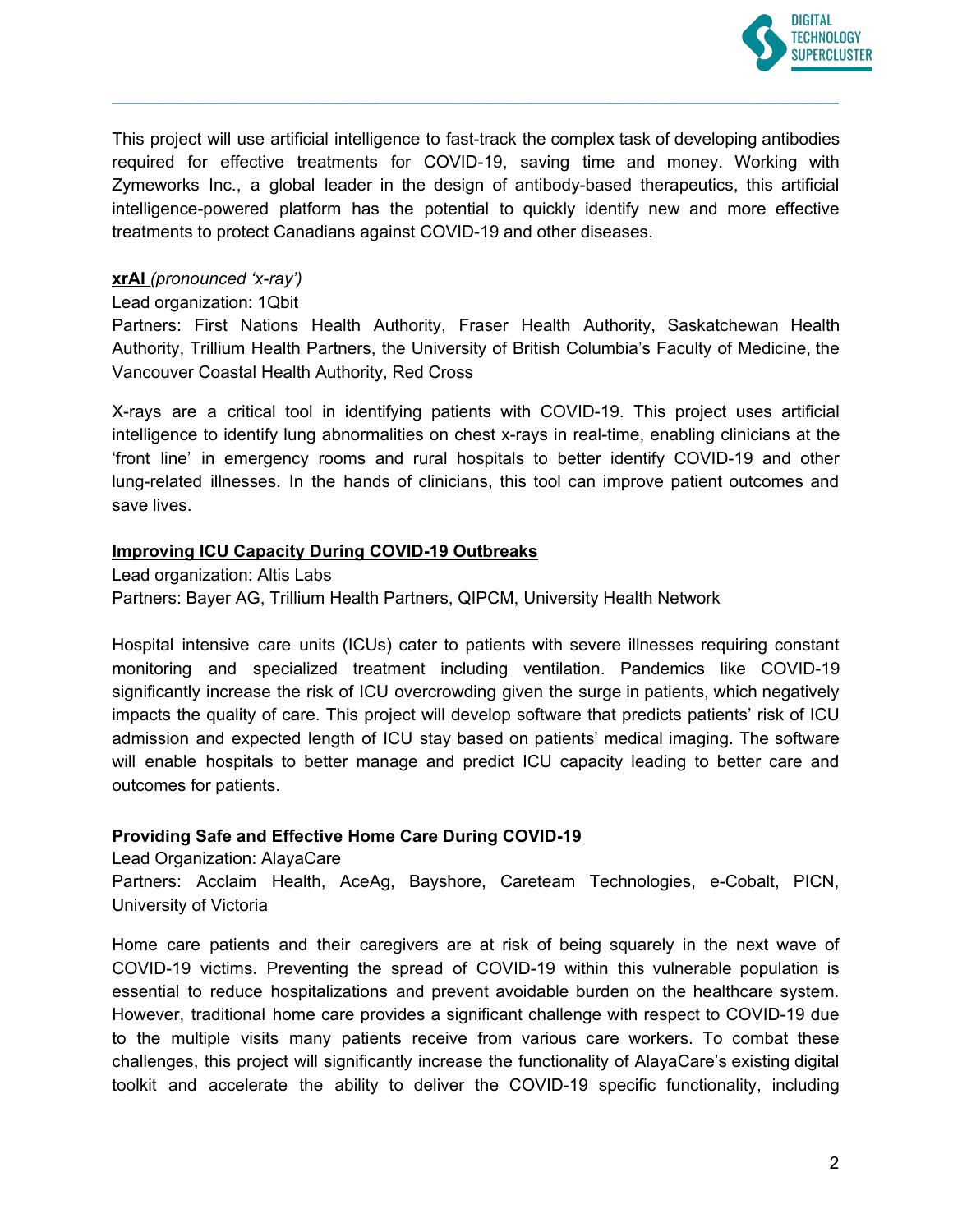

scheduling algorithms, employee and patient pre-screening, and alerting service providers in real-time about symptomatic employees or patients.

**\_\_\_\_\_\_\_\_\_\_\_\_\_\_\_\_\_\_\_\_\_\_\_\_\_\_\_\_\_\_\_\_\_\_\_\_\_\_\_\_\_\_\_\_\_\_\_\_\_\_\_\_\_\_\_\_\_\_\_\_\_\_\_\_\_\_\_\_\_\_\_\_\_\_\_\_\_\_\_\_\_\_\_\_**

# **Rapid Deployment of Emergency Case Management**

Lead organization: Careteam Technologies Partners: AlayaCare, Caredove, CognisantMD

Over 50% of Canadians are considered at increased risk due to COVID-19, including seniors and those with underlying health conditions. The health system needs to manage COVID-19 patients and monitor the health of people at-risk from pre-existing conditions. This project will provide remote monitoring and virtual care, including rapid referral to required services. Patients can receive the care they need virtually, in the safety of their home, and avoid overwhelming hospitals and the health system.

# **Point-of-Care Ultrasound for COVID-19**

Lead organization: Providence Health Care

Partners: Change Healthcare, Clarius, Faculty of Applied Science (University of British Columbia), St. Paul's Foundation, Rural Coordination Centre of B.C., Vancouver Coastal Health Authority

Rapid, accurate diagnosis of potential COVID-19 patients is critical for patient care and to better understand community infection and spread. This project aims to use a handheld ultrasound device powered by artificial intelligence to provide real-time diagnosis of patients with pneumonia, potentially caused by COVID-19. This new tool will initially focus on rural and remote communities, and long-term care homes for seniors.

#### **Beacon - Realtime Global Data Sharing Network\***

Lead organization: DNAstack

Collaborators: Global Alliance for Genomics & Health, Hospital for Sick Children, Microsoft

Securely sharing data and knowledge about the genetics of the COVID-19 virus in real time over a cloud-based global network is critical to the rapid development of treatments and therapies. This project allows scientists and researchers to do just that - improving our knowledge at a speed and scale that isn't otherwise possible.

#### **Feeding our Front Lines\***

Lead organization: Food-X Technologies Partners: Spud, Adaptech, 1QBit, ETG Consulting, Microsoft

Across B.C. and Canada, as the volume of online orders for groceries and pharmacy has spiked, there is a growing problem in the time it takes to fulfil and deliver these essentials to those that need it most. What was once same day delivery, now can take upwards of a week. Getting fresh, high quality groceries to essential workers, patients diverted from the hospital